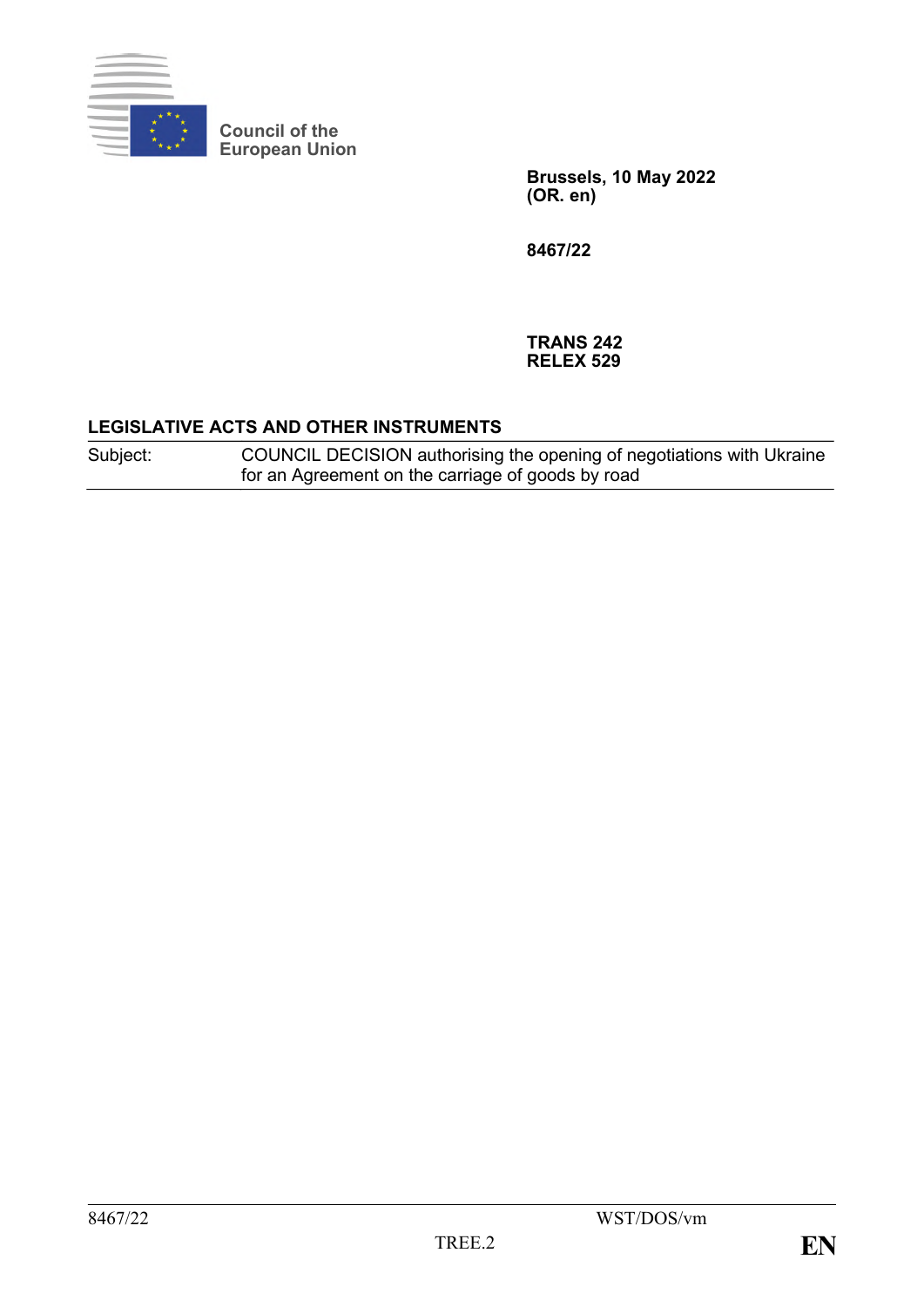#### **COUNCIL DECISION (EU) 2022/…**

**of …**

# **authorising the opening of negotiations with Ukraine for an Agreement on the carriage of goods by road**

## THE COUNCIL OF THE EUROPEAN UNION,

Having regard to the Treaty on the Functioning of the European Union, and in particular Article 91, in conjunction with Article 218(3) and (4) thereof,

Having regard to the recommendation from the European Commission,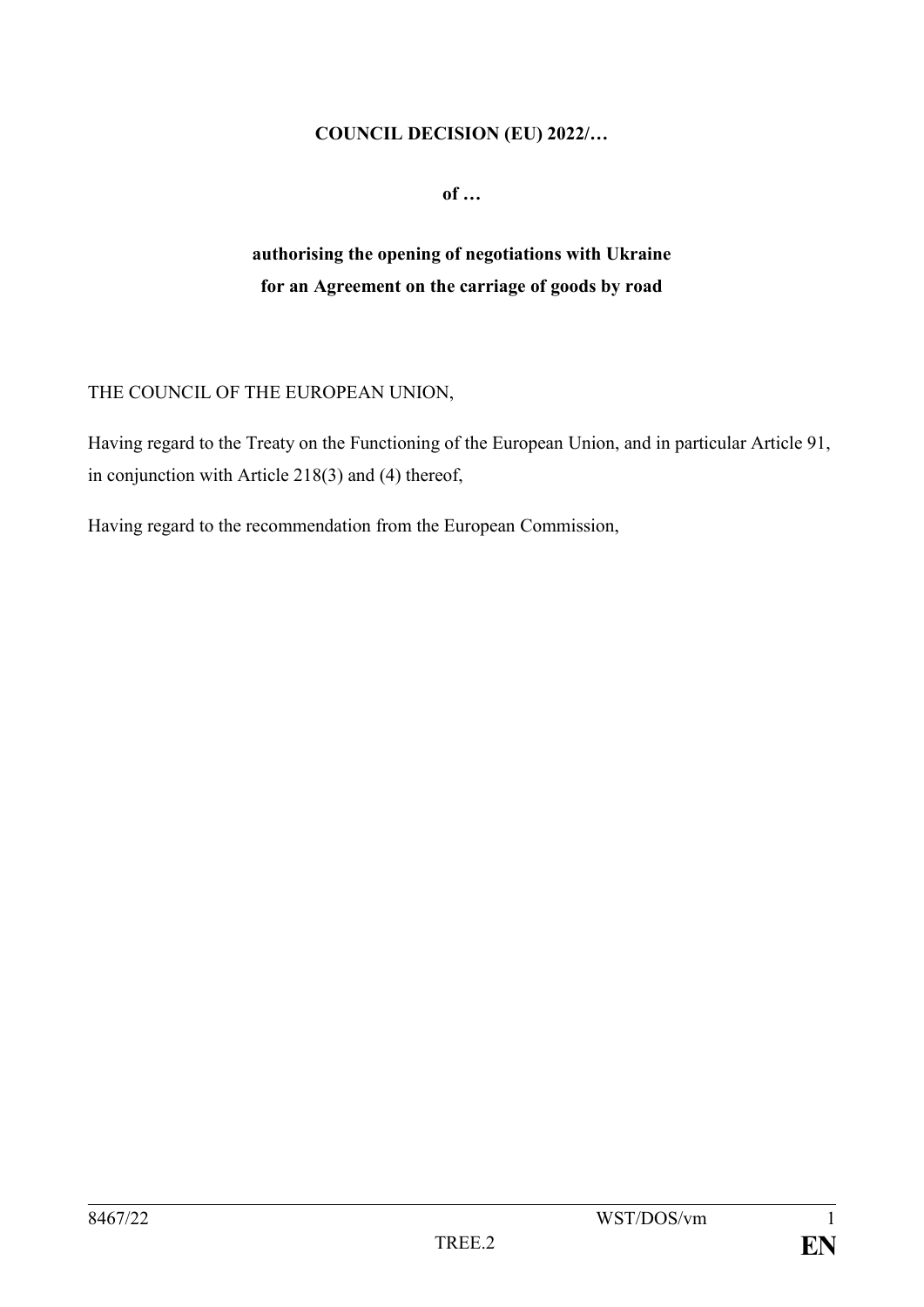## Whereas:

(1) Negotiations should be opened with a view to concluding an Agreement with Ukraine on the carriage of goods by road (the 'Agreement'), in order to mitigate the impact of Russia's unprovoked and unjustified military aggression against Ukraine on transport operations.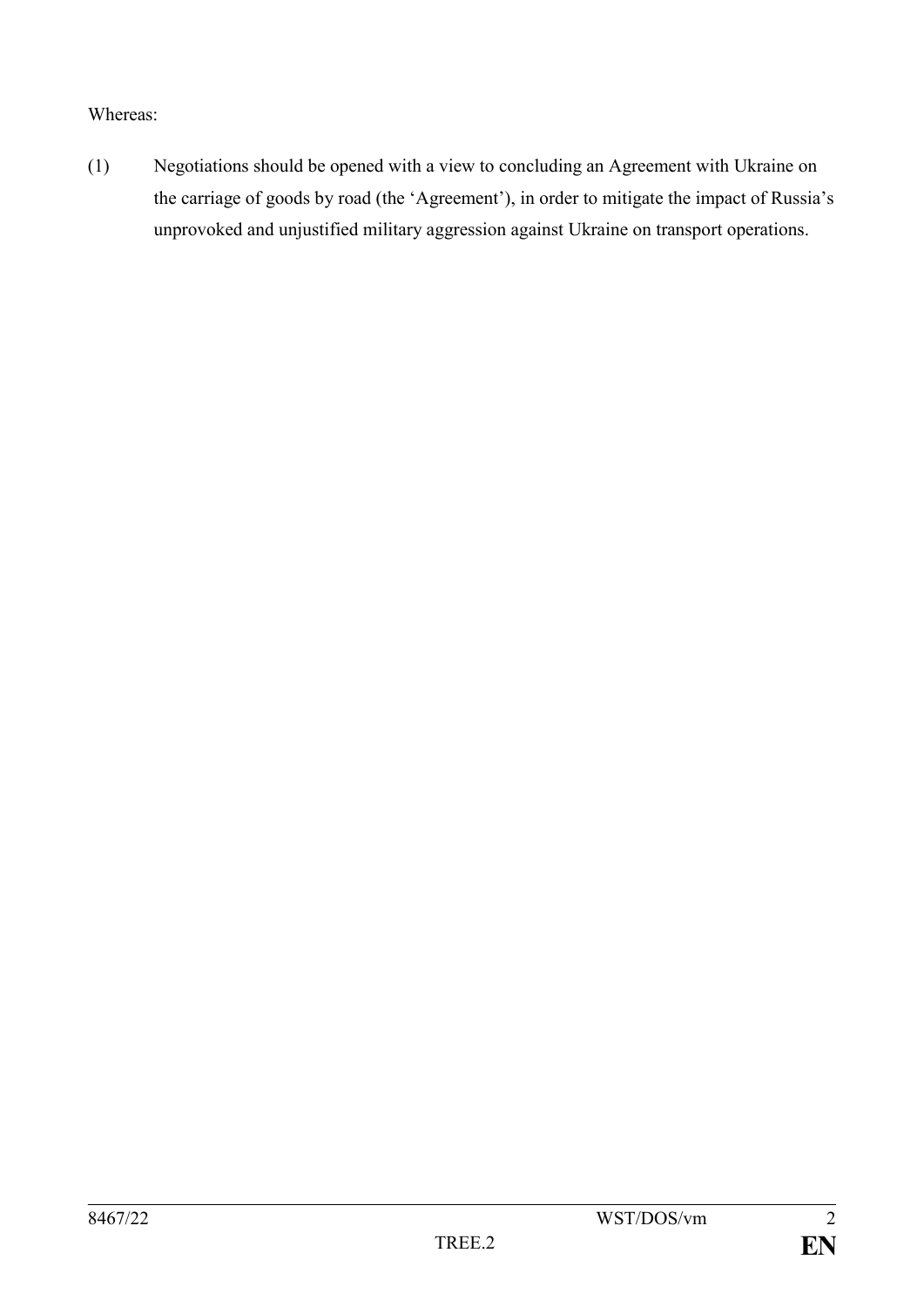(2) In view of the exceptional and unique circumstances that necessitate the negotiation of the Agreement and in accordance with the Treaties, it is appropriate for the Union to exercise temporarily the relevant shared competence conferred upon it by the Treaties. However, any effect of this Decision on the division of competences between the Union and the Member States should be strictly limited in time. The competence exercised by the Union on the basis of this Decision and the Agreement to be negotiated thereunder should therefore only be exercised with respect to the period of application of the Agreement. Accordingly, the shared competence thus exercised will cease to be exercised by the Union as soon as the Agreement ceases to apply. Without prejudice to other Union measures, and subject to compliance with those Union measures, that competence will, in accordance with Article 2(2) of the Treaty on the Functioning of the European Union (TFEU), again be exercised by the Member States thereafter. Furthermore, it is recalled that, as set out in Protocol No 25 on the exercise of shared competence, annexed to the Treaty on European Union and to the TFEU, the scope of the exercise of the competence of the Union in this Decision covers only those elements governed by this Decision and does not cover the whole area. The exercise of Union competence by this Decision is without prejudice to the respective competences of the Union and of the Member States in relation to any ongoing or future negotiations for, or signature or conclusion of, international agreements with any other third country in that area.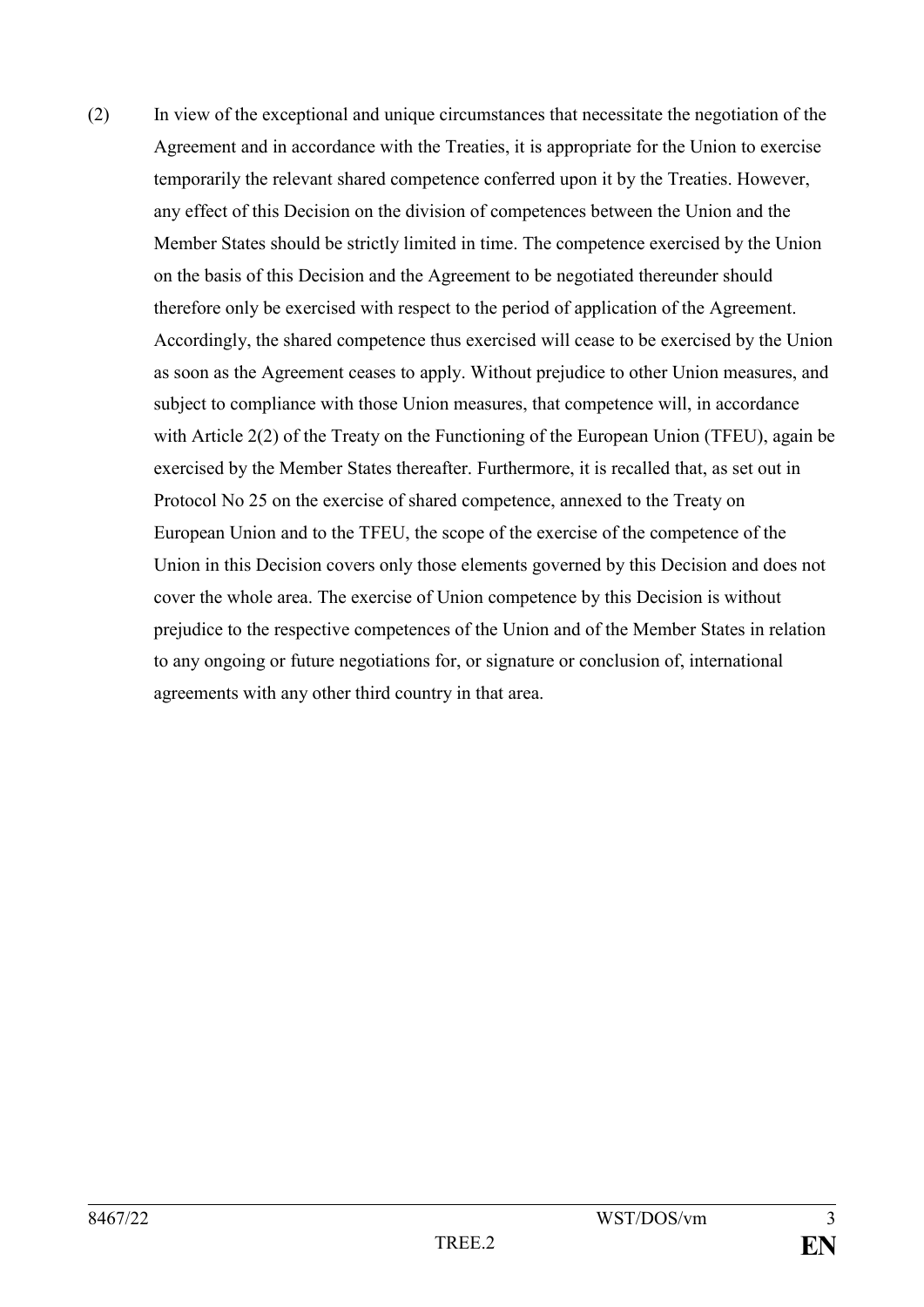- (3) The Commission should be designated as negotiator.
- (4) The negotiations should be conducted by the Commission in consultation with the Land Transport Working Party of the Council,

HAS ADOPTED THIS DECISION: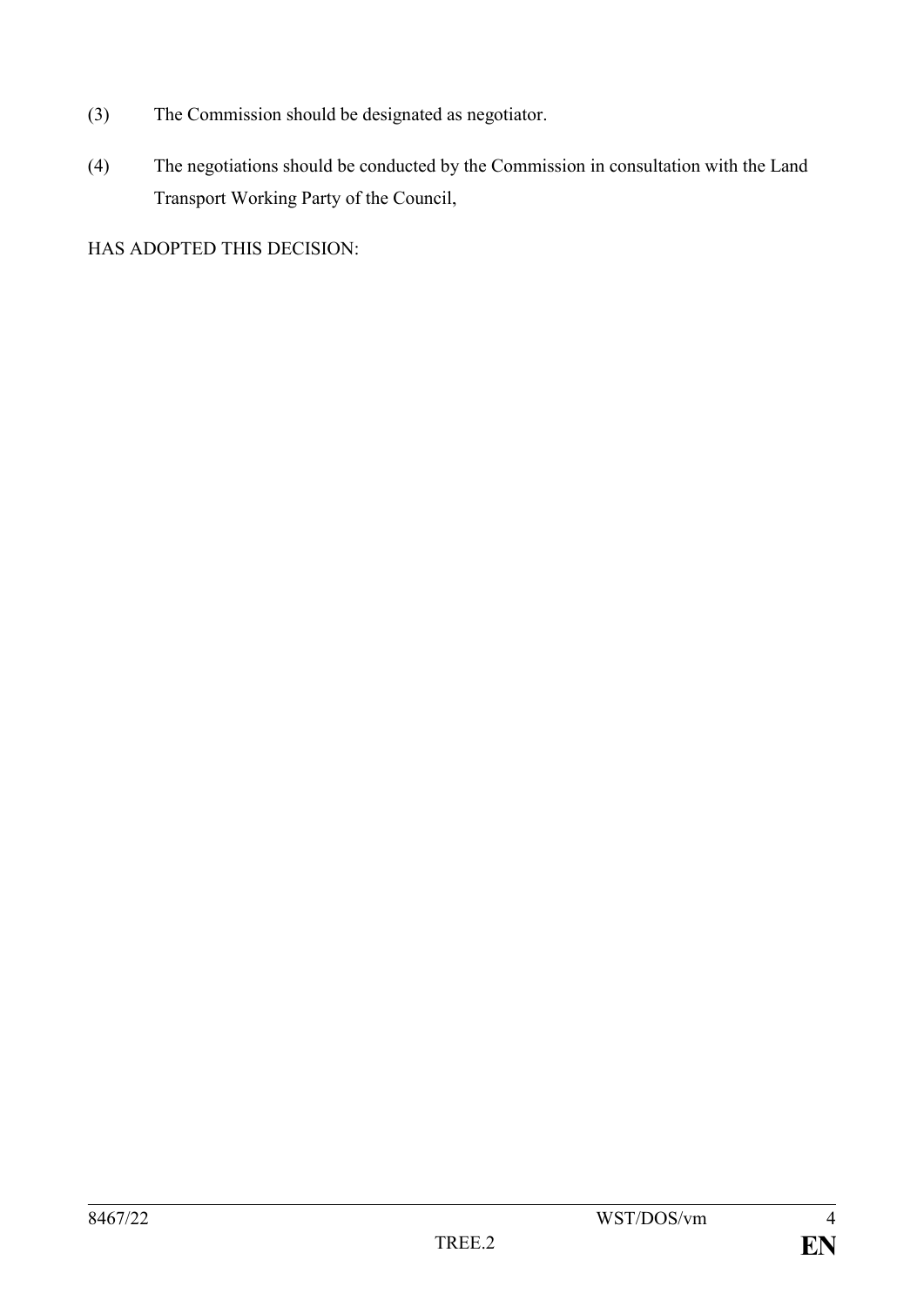#### *Article 1*

The Commission is hereby authorised to open negotiations, on behalf of the Union, for an Agreement with Ukraine on the carriage of goods by road (the 'Agreement').

### *Article 2*

- 1. The exercise of Union competence pursuant to this Decision and the future Agreement shall be limited to the period of application of the Agreement. Without prejudice to other Union measures, and subject to compliance with those Union measures, after the end of that period of application the Union shall immediately cease to exercise that competence and the Member States shall again exercise their competence in accordance with Article 2(2) TFEU.
- 2. The exercise of Union competence pursuant to this Decision shall be without prejudice to the competence of the Member States concerning any ongoing or future negotiations for, or signature or conclusion of, international agreements related to the carriage of goods by road with any other third country, and with Ukraine with respect to the period after the Agreement has ceased to apply.
- 3. The exercise of the competence by the Union referred to in paragraph 1 covers only the elements governed by this Decision and the negotiating directives.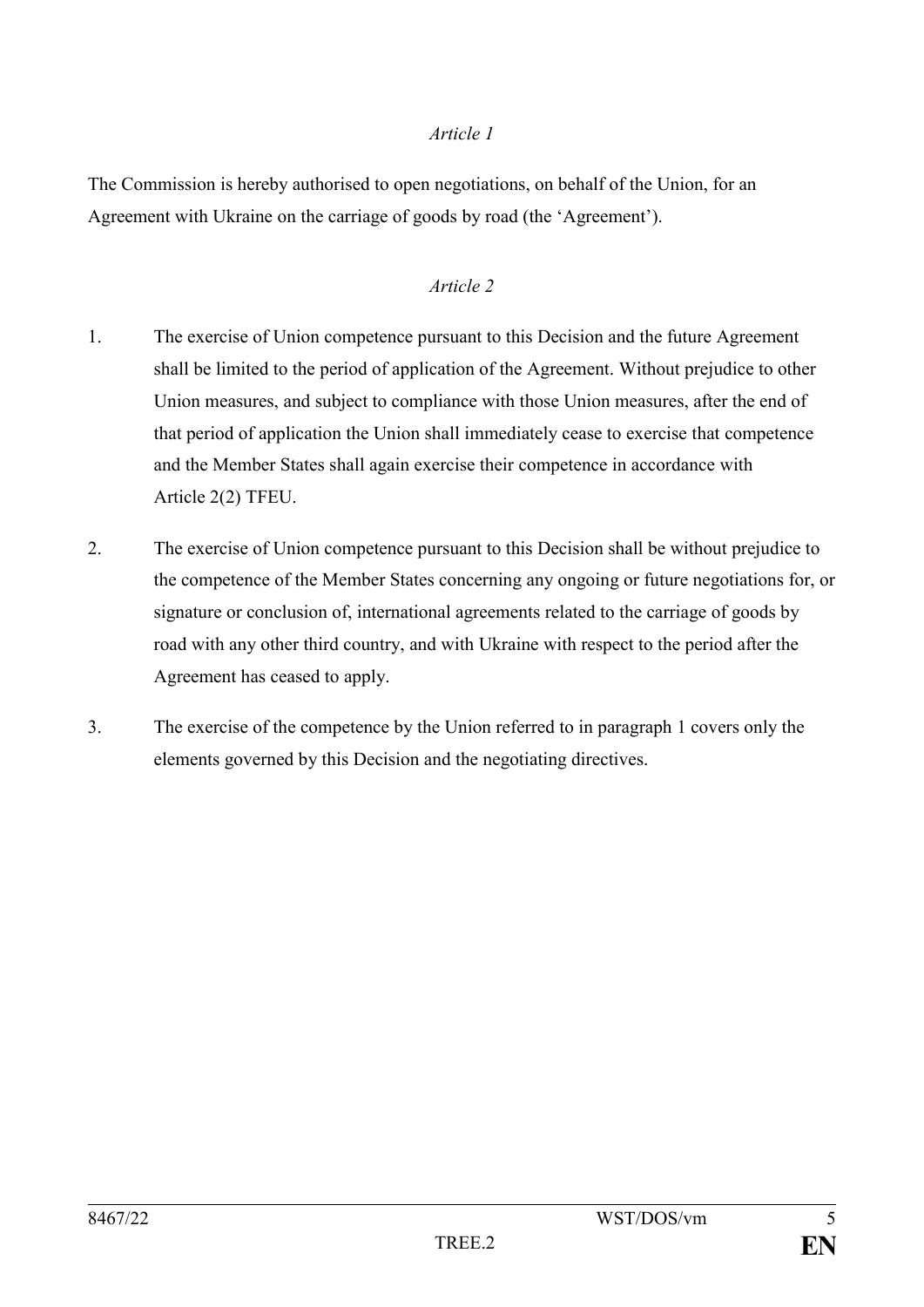4. This Decision is without prejudice to the respective competences of the Union and the Member States in the area of carriage of goods by road with regard to elements other than those governed by this Decision and the negotiating directives.

## *Article 3*

The negotiations shall be conducted on the basis of the negotiating directives of the Council set out in the addendum to this Decision. Those negotiating directives may be revised and further developed as appropriate depending on the evolution of the negotiations.

# *Article 4*

The negotiations shall be conducted in consultation with the Land Transport Working Party of the Council, which is hereby designated as the special committee within the meaning of Article 218(4) TFEU.